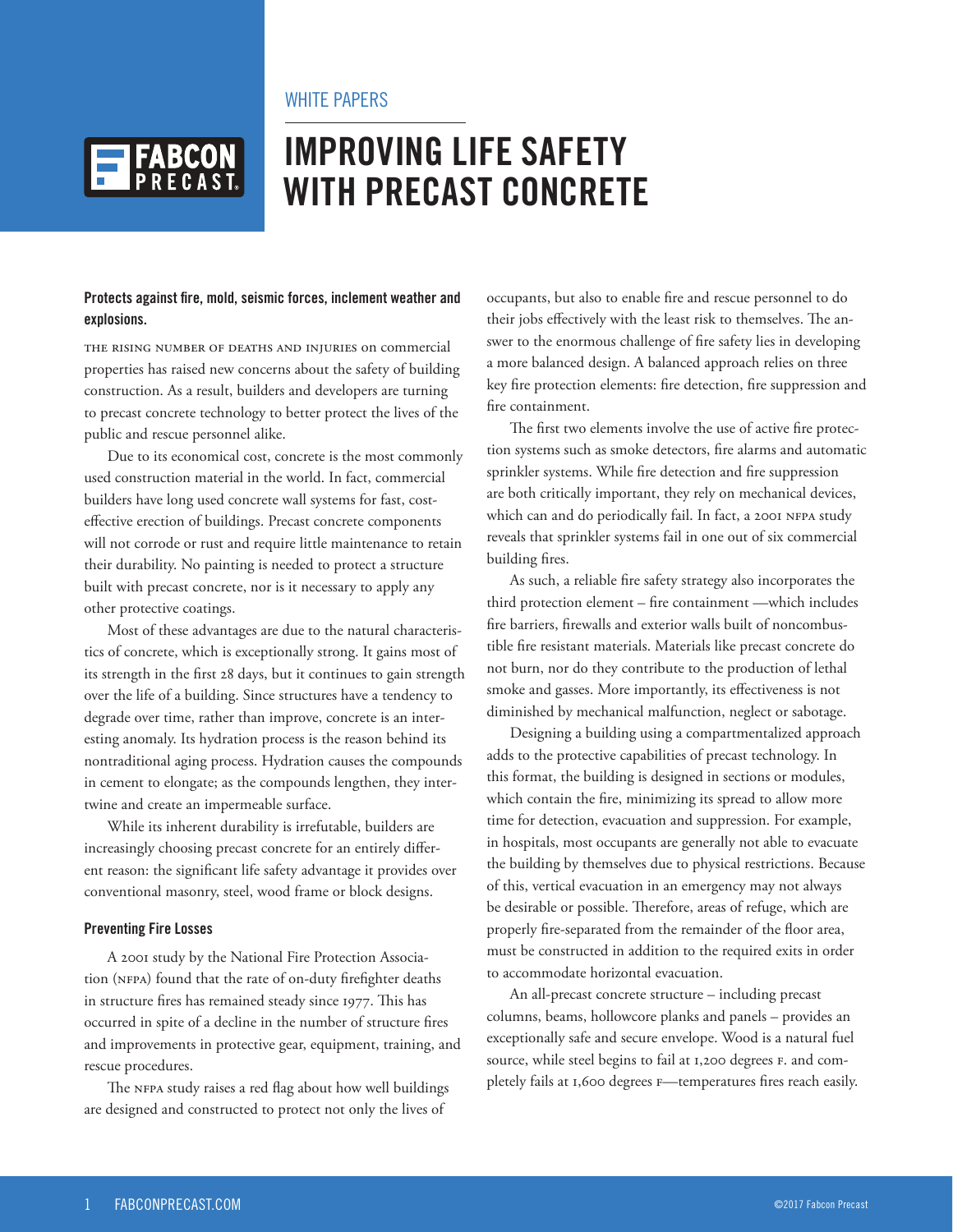# WHITE PAPERS



# IMPROVING LIFE SAFETY WITH PRECAST CONCRETE

In a recent test conducted by Omega Point Laboratories, a gypsum and steel stud wall assembly was exposed to fire for two hours, and then a hose-stream test. The wall disintegrated in less than one half of the 2-1/2 minute requirement. Conversely, the mass of concrete building elements and their behavior under high temperatures allow them to continue to support loads long after steel structures exposed to the same heat will have failed.

Also, precast wall panels extend into a building's footings, which helps facilities cope with interior fire, water damage and accidental impact. Fire typically destroys a building's roof. When a structure is built on grade, the collapsing roof often pulls the walls down into a building. To avoid this problem, continuous panels—unlike masonry or concrete block walls are firmly anchored into the ground. As a result, they will not break apart.

In addition to life safety, the high level of protection available with precast provides bottom-line benefits in the form of reduced insurance premiums. A 24,000 square foot building constructed with concrete, for example, costs \$12,000 less in annual insurance premiums than a building with combustible framing.<sup>1</sup>

#### **Withstanding Seismic Forces**

Typically lasting between 10 and 15 seconds, earthquakes can cause billions of dollars in damage and extensive loss of life. While many events of nature such as earthquakes are unavoidable, there are measures designers can take to help minimize losses and bring a cost-effective approach to life safety. With today's precast concrete technology, builders don't have to sacrifice aesthetics or design flexibility to achieve superior structural integrity.

For example, precast panelized designs allow movement to occur in wall systems during a seismic event, making it possible to use this approach in areas where masonry does not meet seismic codes. Likewise, metal-based walls are not as inherently strong as concrete, as each screw used in the extensive stud work acts as a miniature point of failure.

Today, new design approaches using existing panel wall technology have created innovative precast structural systems that provide better safety and structural security than any other system available. Several of these new designs provide a rerighting aspect in which the building's structural system bends with the seismic forces and then re-rights itself.

Fabcon, for example, produces non-composite precast sandwich wall panels composed of an 8-inch hollow core layer of concrete, a 2.5-inch layer of insulating foam, and a 1.5- inch top layer of concrete. Fabcon VersaCore precast concrete wall panels combine a unique structural core, a rigid insulation layer and a non-structural façade for exceptional strength without the need for a thermal bridge. Moreover, some precast concrete structural systems use technology to create an even more effective earthquake-resistant structure. In essence, the systems treat joints not as weaknesses that must be covered up, but as advantages that isolate stress and counter it.

#### **Fighting Mold Problems**

Of increasing importance in terms of public health and safety is concrete's exceptional resistance to mold. When mold formation occurs in buildings, occupants may begin to report odors and a variety of health problems, such as headaches, breathing difficulties, skin irritation, allergic reactions and aggravation of asthma symptoms. In fact, it is believed that molds play a major role in cases of Sick Building Syndrome—a term used to describe situations in which building occupants experience acute health and comfort effects that appear to be linked to time spent in a building, but no specific illness or cause can be identified.

Walls must be absolutely airtight to retard moisture, as vapor will move through even the smallest opening in a panel. Due to its low permeability, concrete is able to resist vapor transmission, which in turn, maintains strict humidity control. Wall movement must also be kept to a minimum to maintain a tight building. Flexing and bowing, common with many other building materials, cause high air infiltration rates, leading to high moisture permeability and possible mold growth. Precast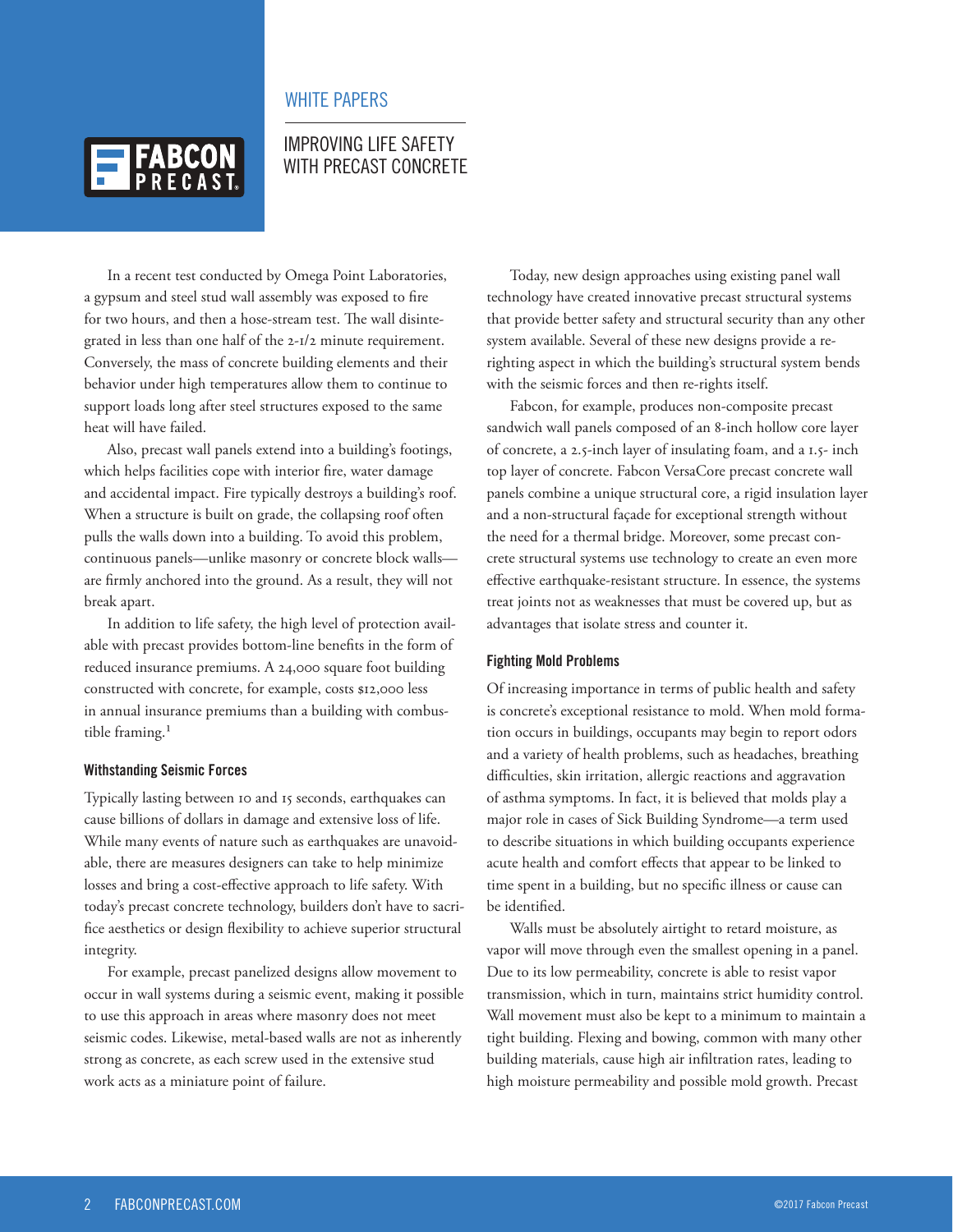

# WHITE PAPERS

# IMPROVING LIFE SAFETY WITH PRECAST CONCRETE

panels extend below the grade, so they prevent rain and snow runoff from penetrating the building exterior, further reducing moisture and air infiltration. For example, computations using the American Society of Heating, Refrigerating and Air-Conditioning Engineers (ASHRAE) standards estimate the moisture permeability of Fabcon's VersaCore precast concrete panels to be between 0.21 and 0.27 perms. This puts panel performance comparable to a vapor retarder or barrier.

#### **Standing Up To Weather**

It's no secret that the structural performances of building materials are far from equal. Follow the path of a tornado through a community of stick-construction homes, farms and a trailer park, and you see firsthand that some structures fare better than others. While some destruction and loss may be unavoidable, the use of durable building materials can help mitigate the damage.

Hurricanes and tornados cause billions of dollars in damage each year. Unless your building can be easily disassembled or quickly hoisted onto wheels and rolled out of its neighborhood, attempting to dodge the weather is not a viable safety strategy. However, a total-precast concrete structural system does give designers a practical defense.

Combined with precast architectural panels, a precast design can effectively resist hurricanes and tornadoes as well as heavy snow loads. In addition, these components won't ignite during a lightning storm nor will they allow fire to spread if nearby buildings or grasses should catch fire.

In fact, precast construction offers the safest building envelope for all types of extreme climatic conditions. That's why many high-profile companies that require absolute continuation of their services, such as insurance companies, computer firms and others with large databases, protect themselves by building total-precast facilities to ensure no interruptions will occur during emergencies.

#### **Combating Explosive Forces**

Although building codes are intended to safeguard life and property, they are not designed to prevent damage to buildings. That is unrealistic given the magnitude of possible events of

nature, accidents and deliberate actions. Rather, the aim is for buildings to resist catastrophic damage and thus prevent deaths and serious injuries.

New concerns about explosion protection inside and outside buildings have led to tighter federal requirements, which are being followed by sensitive private-sector facilities as well. Precast concrete can meet these new bomb-blast requirements with a variety of approaches, including self-supporting façades and designs with additional bracing. In the event of a bomb blast, the concrete structural frame takes the first hit and absorbs some of the force, minimizing the damage that could be caused by collapsing. The precast concrete wall then takes most of the force and serves as a "crumple zone" to protect the rest of the structure.

These designs provide support for building envelopes and protection for occupants, while creating attractive designs that mimic a variety of stone or other materials that readily fit into the surrounding neighborhood style.

#### **On-Site Safety**

Even during construction, precast concrete components offer enhanced life-safety attributes. Because they are factory-cast away from the site, logistics are minimized as is the number of crew members that must work in an often dangerous environment. And because precast components are erected quickly once they arrive on site, the time needed to complete the structure is lessened. The quickly completed building shell allows interior trades to begin work earlier and provides a strong, sturdy work platform for construction on higher levels.

#### **The Durability of Concrete**

The lasting benefits of precast concrete are inherent. High strength, high density, precast concrete is superior to other building products for durability and structural integrity. Other materials can deteriorate, experience creep and stress relaxation, lose strength and/or deflect over time. The load-carrying capacity of precast concrete is derived from its own structural qualities and does not rely on the strength or quality of the surrounding backfill materials. Because precasting concrete takes place under strictly controlled factory conditions, better